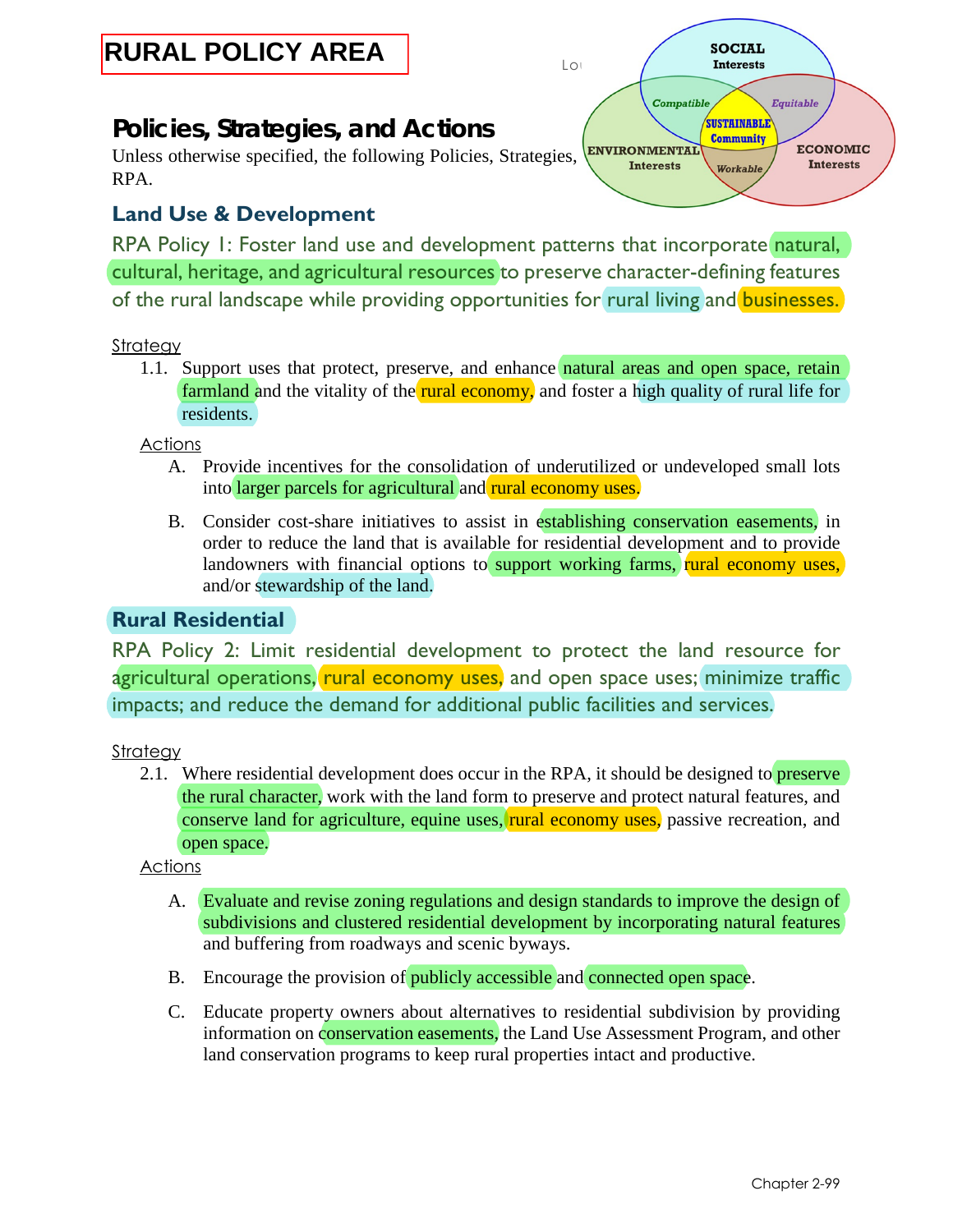#### **Rural Economy**

RPA Policy 3: Agricultural and rural business uses that are compatible with the predominant land use pattern will be developed in a manner that is consistent with the County's growth management, economic, and environmental goals.

#### **Strategy**

3.1. Ensure compatibility of rural economy uses through the evaluation of the scale, use, intensity, and design (site and building) of development proposals in comparison with the dominant rural character and adjacent uses.

#### Actions

- A. Evaluate and revise zoning regulations and development standards for rural economy uses. Such regulations and standards will address traffic capacity, safe and adequate road access, number of employees, site design standards (e.g., land disturbance, buffering, use intensity, siting, and architectural features), and public health, safety, and welfare.
- B. Consider the establishment and/or expansion of existing commercial, industrial, and institutional uses by Special Exception if the use and/or expansion: 1) is compatible in scale, use, and intensity with the surrounding rural environment, 2) uses building forms, massing, and architectural styles that reflect the surrounding rural character 3) preserves ridgetops, natural resources, farmland, and open space, and 4) meets applicable zoning regulations and development standards.
- C. Non-agriculturally related commercial uses may be permitted by Special Exception if the use is compatible in scale and intensity with the agricultural and rural character of the area; poses no threat to public health, safety, and welfare; and helps to preserve farmland, open space, and/or continued agricultural operations.

#### Strategy

3.2. Promote the retention and development of rural business uses that sustain the rural economy and support the County's agricultural, equine, and tourism industries.

Actions

- A. Adopt zoning regulations and design standards that include new types of rural business and agricultural uses, permit flexibility for the sale of farm products, and promote rural tourism, hospitality uses, and similar kinds of rural business uses that are compatible with the character of the RPA.
- B. Evaluate and revise zoning regulations and design standards to permit a variety of accessory residential unit types, such as accessory apartments for seasonal farm laborers and year-round tenant housing, that support the rural economy.
- C. Create zoning regulations and design standards for existing and new types of rural recreational uses to evaluate their appropriateness and ensure their compatibility with the character of the RPA.
- D. Develop County parks with trail networks, cross-country courses, and equestrian riding rings or other equestrian-related features.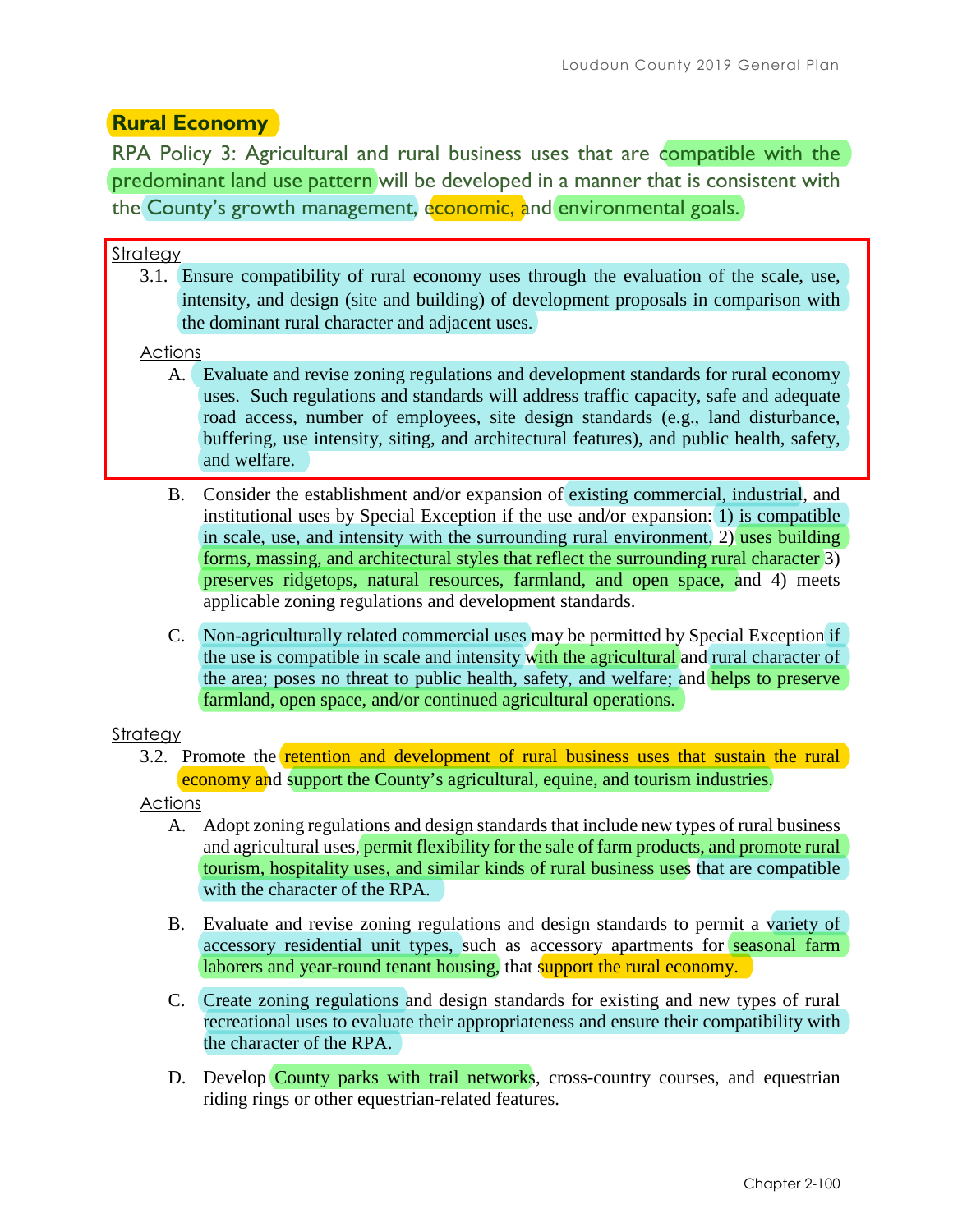- E. Develop a publicly accessible multi-use trail network (i.e., pedestrian, bicycle, and equestrian) to link private and public lands in the RPA in partnership with nonprofit entities, landowners, and developers of rural properties.
- F. Develop a strategy to facilitate the development of high-speed wired and wireless telecommunication networks, including broadband technology, to support rural businesses and residents in the RPA.

#### **Strategy**

3.3. Promote and expand agricultural enterprises and the rural economy, and attract rural entrepreneurs to locate in Loudoun.

#### Actions

- A. Promote rural business sectors and community events to support rural tourism, showcase the rural economy, and strengthen the economic vitality of rural businesses, villages, and towns.
- B. Develop a coordinated service approach to assist rural landowners in the review and development of proposals to maintain agricultural operations, preserve the agricultural potential of farmland, institute farm and rural business plans, and assist in filing applications, which support agriculture, agricultural activities, and the rural economy.
- C. Develop additional incentives to retain and encourage agricultural enterprises and support land preservation.
- D. Retain the Rural Economic Development Council (REDC) as an advocacy and advisory committee on initiatives, programs, and policies that affect the economic growth and development of rural Loudoun County.
- E. Support public education and job training in agriculture-based careers to ensure a stable agricultural work force and promote the region's agricultural and tourist based economy.
- F. Facilitate the provision of appropriate on-site housing options for farm interns and apprentices in support of agricultural workforce development.
- G. Develop an update process to ensure the Loudoun County Economic Business Development Strategy is updated on a regular basis.

#### **Strategy**

3.4. Maintain the Land Use Assessment Program to provide property tax relief to retain and support agriculture, horticulture, forestry, and open space as critical components of the RPA.

#### Actions

A. Regularly review, update, and enhance the Land Use Assessment Program and other voluntary agricultural programs, such as the Agricultural and Forestal District (AFD) program, to strengthen the rural economy, preserve rural character, and maintain the viability of farming.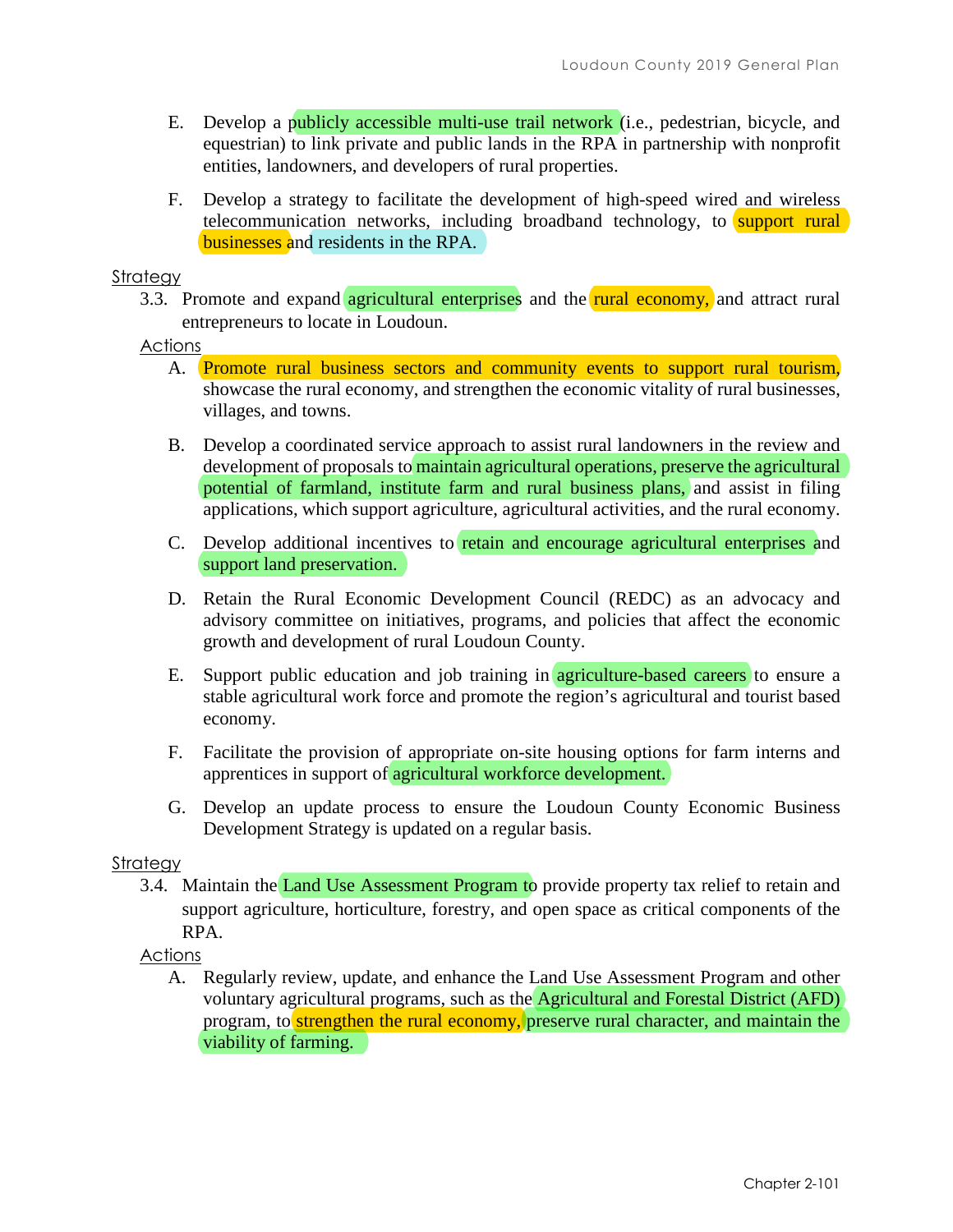#### **Strategy**

3.5. Promote and encourage the **preservation**, rehabilitation, and repurposing of farm buildings and structures to maintain infrastructure for future agricultural enterprises and rural economy uses. Where possible, rural business uses should locate in existing agricultural and historic structures.

#### Action

A. Adopt zoning regulations and design standards that facilitate the use of existing agricultural and historic structures.

#### **Strategy**

3.6. Support and increase farming activities and maintain a resilient food network for local consumption.

#### Actions

- A. Promote community supported agriculture (CSA); the direct sale of farm products between farmers and local consumers including farmers markets, restaurants and retailers; and the establishment of a permanent year-round indoor farmers market in the eastern portion of the County.
- B. Facilitate effective **processing, distribution, and marketing of locally grown products.**
- C. Promote best practices in farming, including adapting to new crops, livestock, and technology, to address market demands and diversify agricultural production.

#### Strategy

3.7. Protect farming and farmers from nuisance complaints in accordance with the provisions of the Right to Farm Act, Code of Virginia §3.2-301.

#### Actions

- A. Maintain zoning regulations and design standards that protect the right to farm.
- B. Support and provide educational programs about farming practices and activities to reduce potential conflicts associated with the proximity of agriculture to nonagricultural uses.

## **Design Guidelines**

The Design Guidelines are to build upon our current development patterns in a manner that allows innovative design and new responses to the market. The Design Guidelines are not meant to be prescriptive and are not intended to be treated as a checklist, but are instead meant to provide a framework for how the desired character of the RPA can be achieved, with the acknowledgement that other methods could achieve the intended results. The Design Guidelines do not supersede or otherwise limit the application of adopted zoning regulations, ordinances, building codes, or any other design standards or regulations administered by Loudoun County.

When using the guidelines make sure to analyze the impact a potential development may have on the landscape, considering not only appearance, but practical considerations such as proximity to roads, utilities, and community amenities to maximize the use of existing infrastructure and limit travel distances. Development should contribute to creating unique places within the Rural Policy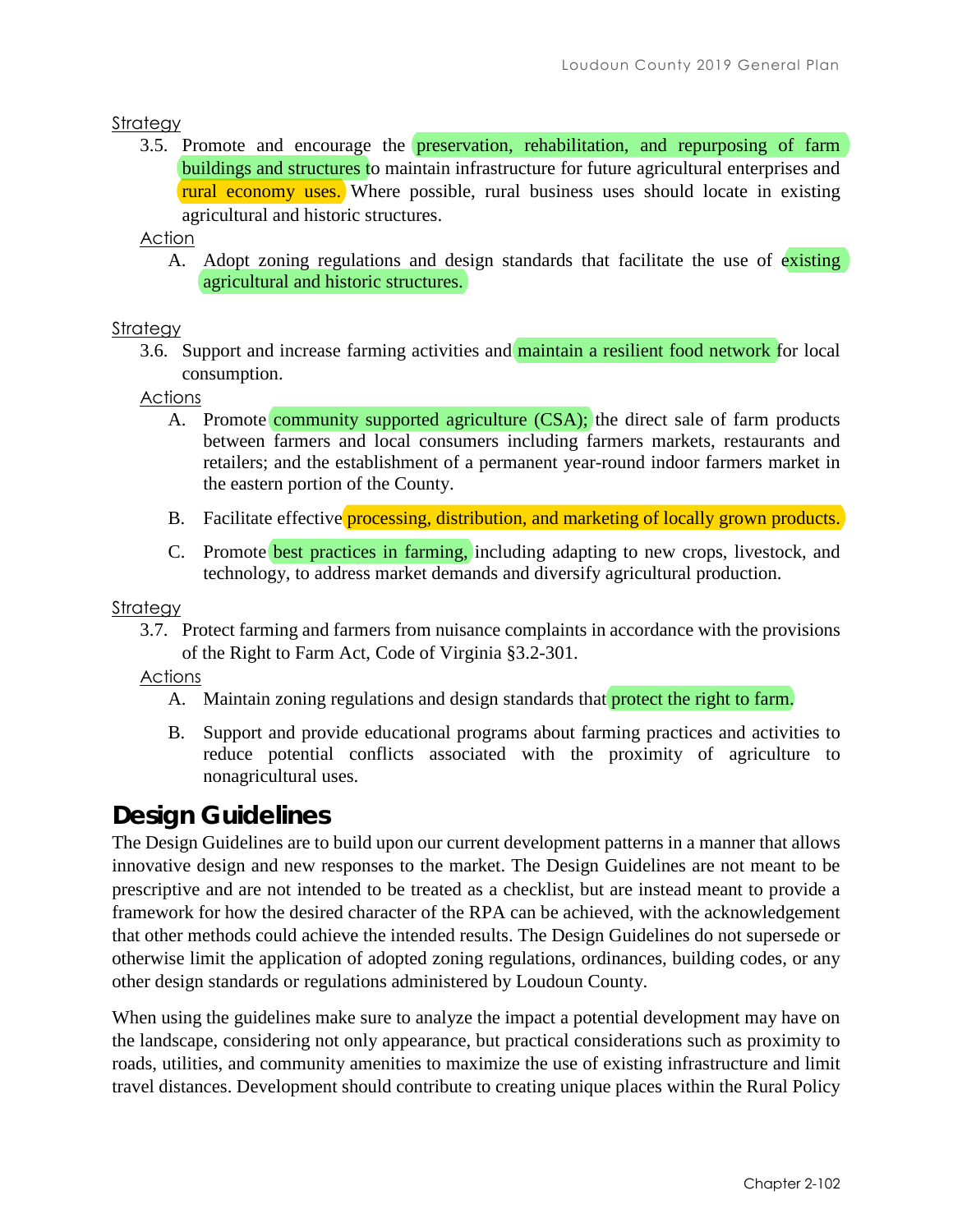Area by working with existing topography and site features, responding to the local context, preserving farmland and reinforcing the landscape's character, rather than simply attempting to place suburban design onto the rural landscape. Sustainability requires maximum consideration for using the landscape for benefits such as solar heat gain or shelter from wind when siting buildings. It is imperative that buildings and structures are treated as objects in the rural landscape and given due attention to their location and form to ensure they blend with the topography, protect viewsheds, and contribute to the traditional pattern of development in the RPA. The County encourages the use of a design process when planning development in the RPA that conserves natural, environmental, and heritage resources and incorporates any such features into the site design (See Appendix A for Design Guidelines for RPA).

## **Place Types**

As described in the beginning of this chapter, the following Place Types have been designated for specific locations as displayed on the accompanying map. The Place Types will work in concert with the Design Guidelines and Policies, Strategies, and Actions of the RPA and Rural Historic Villages to fulfill the land use patterns and community characteristics intended for the area.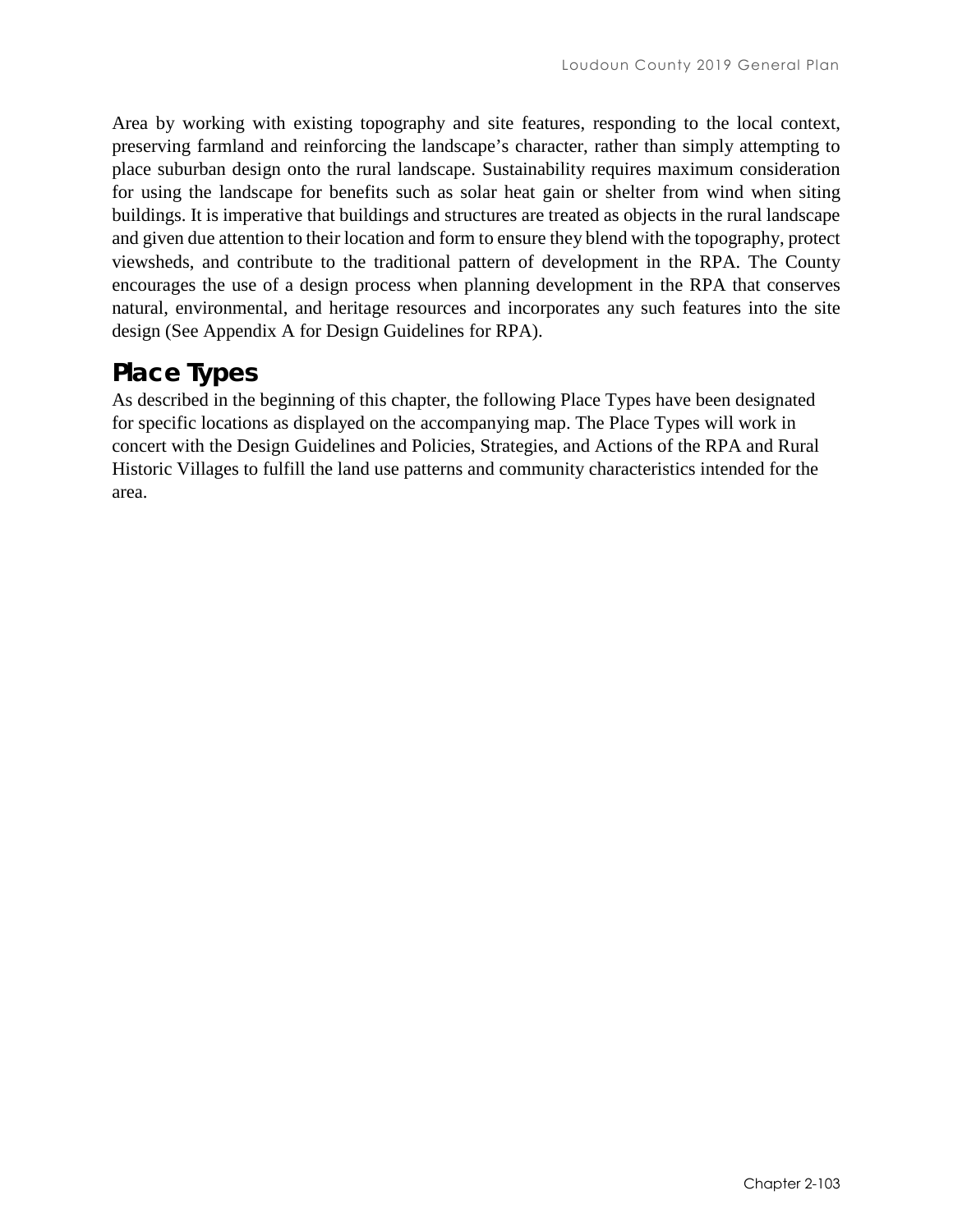# Rural Historic Villages

## **Vision**

Rural Historic Villages continue to be vibrant communities that reflect historic settlement patterns that preserve and enhance Loudoun's social and cultural heritage while contributing to the overall character of the Rural Policy Area.

## **Introduction**

The County recognizes the Rural Historic Villages as important features of the RPA that possess scenic and historic resources, act as gathering places for citizens, provide services to the surrounding community, and support rural tourism. The existing Rural Historic Villages were established during the  $18<sup>th</sup>$  and  $19<sup>th</sup>$  centuries, in areas located around historic mills, railroad depots, or major crossroads that later developed as commercial and mercantile business centers that served the surrounding farming communities.

The Rural Historic Villages have gradually developed over a number of years and feature a variety of building setbacks, types, and styles as well as streetscapes that reflect the historic growth and character of the individual villages. The Rural Historic Villages are dominated by residential dwellings with some commercial structures that have upper floor apartments and offices. Small scale, non-residential uses, such as country stores, restaurants, antique shops, and other retail establishments that meet local needs and support tourism, are located within some of the Rural Historic Villages. In addition, numerous civic uses, such as churches, post offices, community centers, fire and rescue stations, and schools, are also located within the Rural Historic Villages.

**Rural Historic Villages** Aldie Bluemont Bowmantown Lincoln Loudoun Heights **Lucketts** Neersville Paeonian Springs Philomont St. Louis **Taylorstown** Waterford

The County's land development approach for the Rural Historic Villages is to limit residential, business, and commercial activities to uses that are compatible with the historic development patterns, community character, and visual identity of the individual villages. The *Loudoun County 2019 Comprehensive Plan* (Comprehensive Plan) strives to maintain the traditional development pattern and distinguishing features of the individual villages while accommodating opportunities for compact, small-scale growth where appropriate in a manner that enhances existing residential and commercial areas. By encouraging limited compact, residential and non-residential development within the Villages, these policies complement the County's efforts to preserve open space and maintain the character of the rural area. Although limited development is anticipated in the Villages, that development should not adversely affect the quality of life of residents nor pose a threat to public health or safety. Only three of the existing Rural Historic Villages – Aldie, St.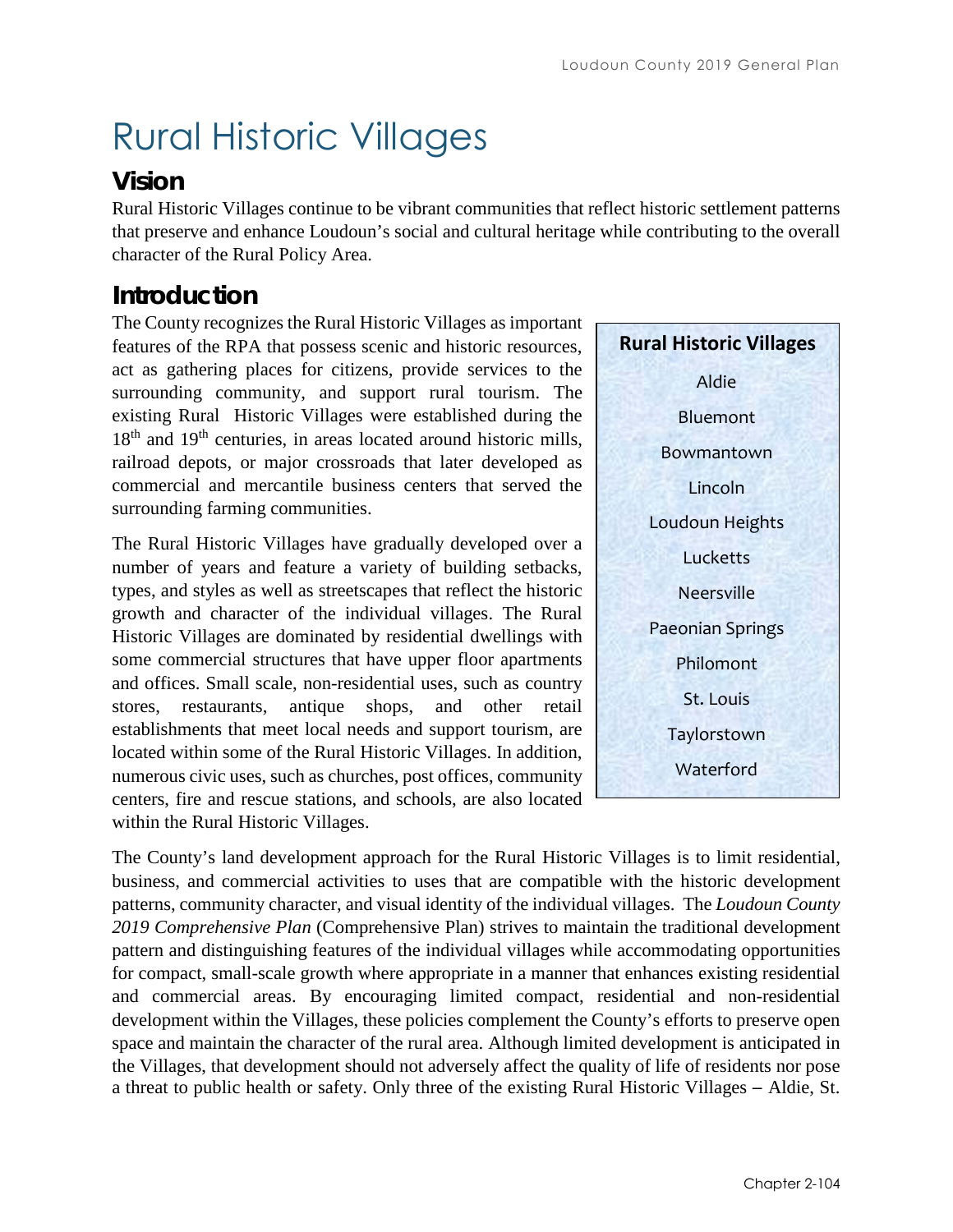Louis and Waterford – are currently served by public community wastewater systems. Aldie is the only village that is served by a private water company. The remainder of the properties located within the Rural Historic Villages are currently served by individual water wells, and septic sewage systems (i.e., conventional drainfields, alternative systems, etc.), which limit the potential scale and intensity of development. Additionally, a number of the Rural Historic Villages are bisected by major roadways that experience high volumes of commuter traffic and impact the quality of life of residents. With careful planning and growth management, the Rural Historic Villages will maintain their scenic and historic character.

## **Policies, Strategies, and Actions**

Unless otherwise specified, the following Policies, Strategies, and Actions apply only within the Rural Historic Villages.

RHV Policy 1: Development and uses in Rural Historic Villages must be compatible with the historic development pattern, community character, visual identity, intensity, and scale of the individual villages.

#### **Strategy**

1.1. Encourage the retention and development of a variety of compatible residential, commercial, and community uses that enhance the attractiveness and vitality of the Rural Historic Villages.

Actions

- A. Develop criteria to evaluate existing Rural Historic Villages and other historic crossroads communities, such as Airmont, Bloomfield, Howardsville, Morrisonville, Unison, and Willisville, to determine if their current designation is warranted, define and/or redefine community boundaries as necessary, and amend the Comprehensive Plan and Zoning Ordinance as appropriate.
- B. Work with Rural Historic Villages to develop community plans that will support their community goals and address issues related to land use and zoning; economic development; natural, environmental, and historic resources; community facilities and services; water and wastewater; and transportation to maintain the character of the villages.
- C. Review and revise zoning regulations, design standards, and guidelines to achieve compatible building and street design to ensure that quality development occurs within the Rural Historic Villages.
- D. Coordinate with Rural Historic Village communities to determine appropriate methods to differentiate entrances into the villages from surrounding areas, including through street design, landscaping, and building placement.
- E. Incorporate traffic calming measures that are compatible with the village character where appropriate to reduce vehicle speeds and provide a pedestrian-friendly environment.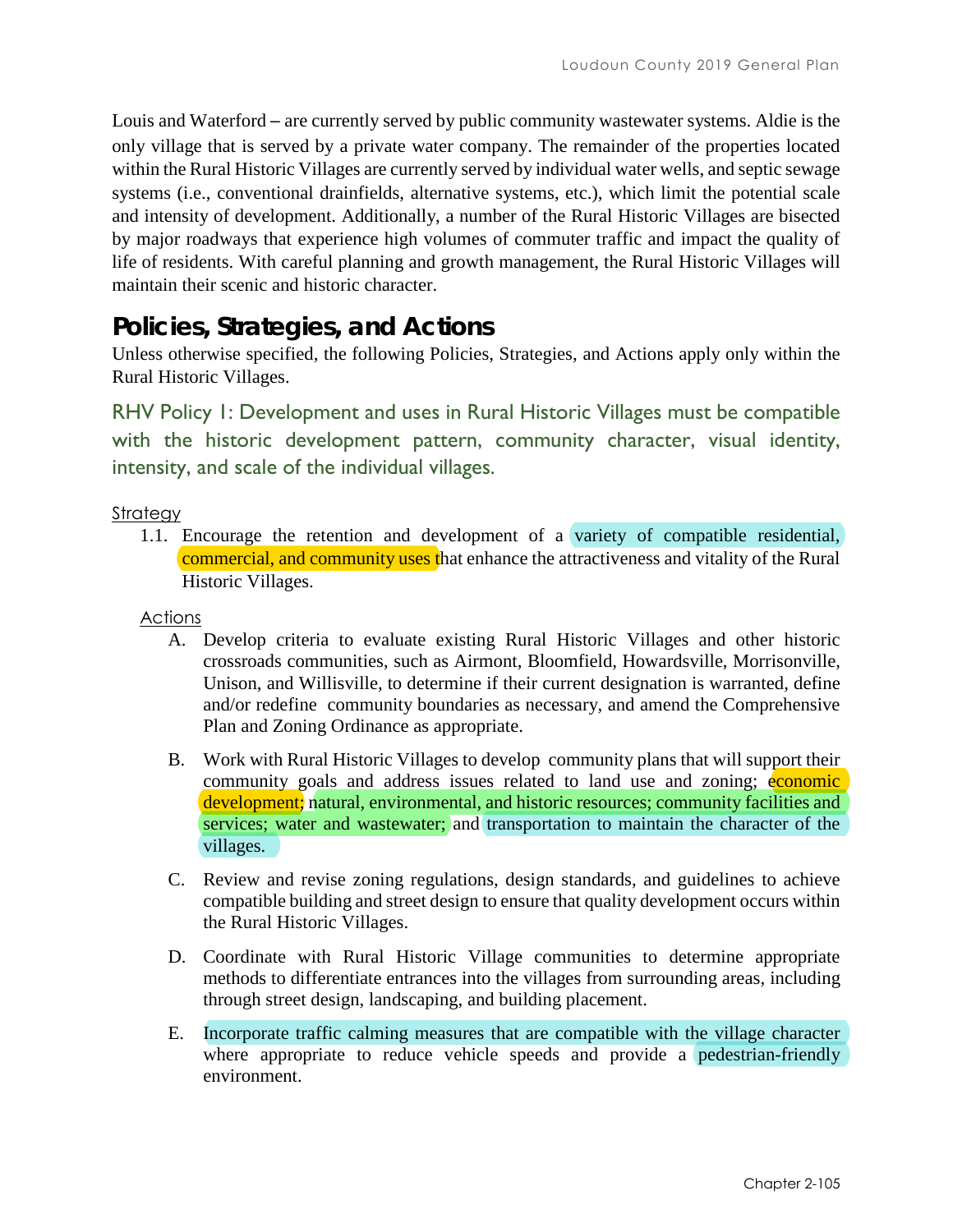F. Evaluate and revise existing Rural Commercial (RC) zoning district regulations to implement Plan policies and design standards for development in the Rural Historic Villages that ensure compatibility with the settlement patterns and neighborhood scale.

#### **Strategy**

1.2. Preserve the character of the villages and their historic structures and sites through the rehabilitation and adaptive reuse of existing buildings.

#### Actions

- A. Promote and support building maintenance and improvements to preserve the existing building stock and the character of the villages.
- B. Evaluate the establishment of additional County Historic Districts in the Rural Historic Villages.

#### **Strategy**

1.3. Limited increases in residential densities within the Rural Historic Villages may be considered through legislative approval processes when the design of the project reinforces the character, development pattern, and identity of the village. Conventional, suburban forms of development are not appropriate in or contiguous to Rural Historic Villages.

#### Action

A. Adopt zoning regulations and design standards to encourage housing on smaller lots, allow accessory apartments attached to single-family residential units, and allow residential units above commercial/retail uses within the Rural Historic Villages to provide housing options.

#### **Strategy**

1.4. Business and commercial uses in the Rural Historic Villages should be 1) small scale, 2) compatible with existing development patterns, 3) generate limited vehicular traffic, and 4) meet local community needs or support rural tourism.

#### Action

A. Adopt zoning regulations, design standards and performance criteria that are specific to the types of small-scale, community-related commercial uses that the County encourages within the Rural Historic Villages.

## **Design Guidelines**

The Design Guidelines are to build upon our current high quality development in a manner that allows innovative design and new responses to the market. The Design Guidelines are not meant to be prescriptive and are not intended to be treated as a checklist, but are instead meant to provide a framework for how the desired character of the Rural Historic Villages can be achieved, with the acknowledgement that other methods could achieve the intended results. The Design Guidelines do not supersede or otherwise limit the application of adopted zoning regulations, ordinances, building codes, or any other design standards or regulations administered by Loudoun County.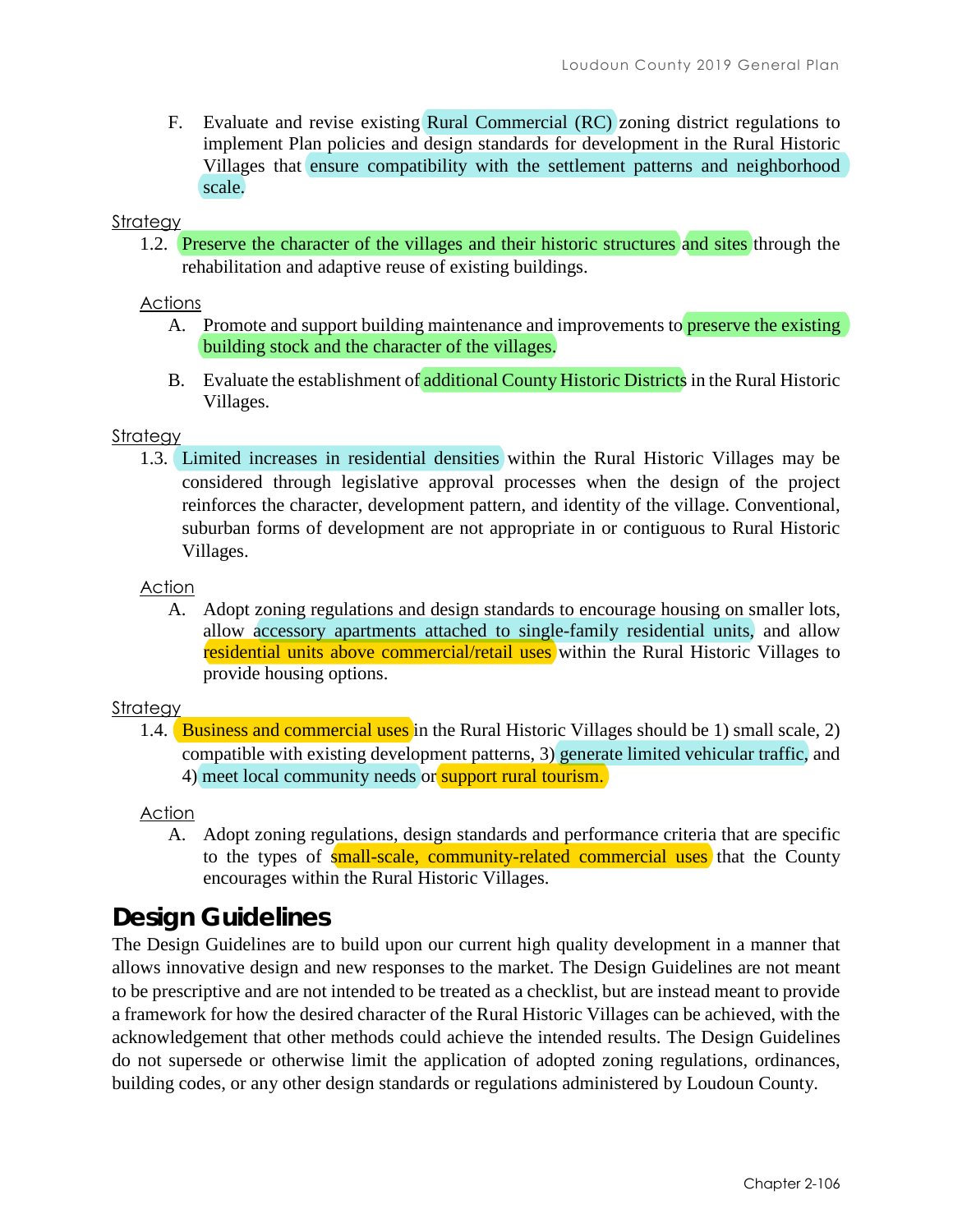When using the guidelines make sure to analyze the impact potential development may have on the Rural Village and surrounding landscape, considering not only appearance, but practical considerations such as road and street access, siting of buildings and parking, safe and adequate water and wastewater, community amenities, jobs, and housing to assess compatibility. Development should contribute to the character of the Rural Historic Villages to integrate and blend with existing development patterns and building styles.

Many properties within the Rural Historic Villages of Aldie, Bluemont, Lincoln, Taylorstown and Waterford are located within County Historic and Cultural Conservation Districts which are zoning overlays that regulate the appearance of properties through architectural design guidelines. Any alterations, additions, demolition or relocation of an existing structure, or any new construction within the conservation districts requires approval from the County's Historic District Review Committee. The goal of the architectural review processes is to ensure the historic, architectural, and landscape characteristics that are unique to the villages are protected, preserved, and enhanced for future generations. While the remainder of the Rural Historic Villages do not have historic district zoning overlays, the County's policies also support compatible development and the retention of the unique character of the individual villages. Public water and wastewater facilities are encouraged to provide services to the villages (See Appendix A for Design Guidelines for Rural Historic Villages).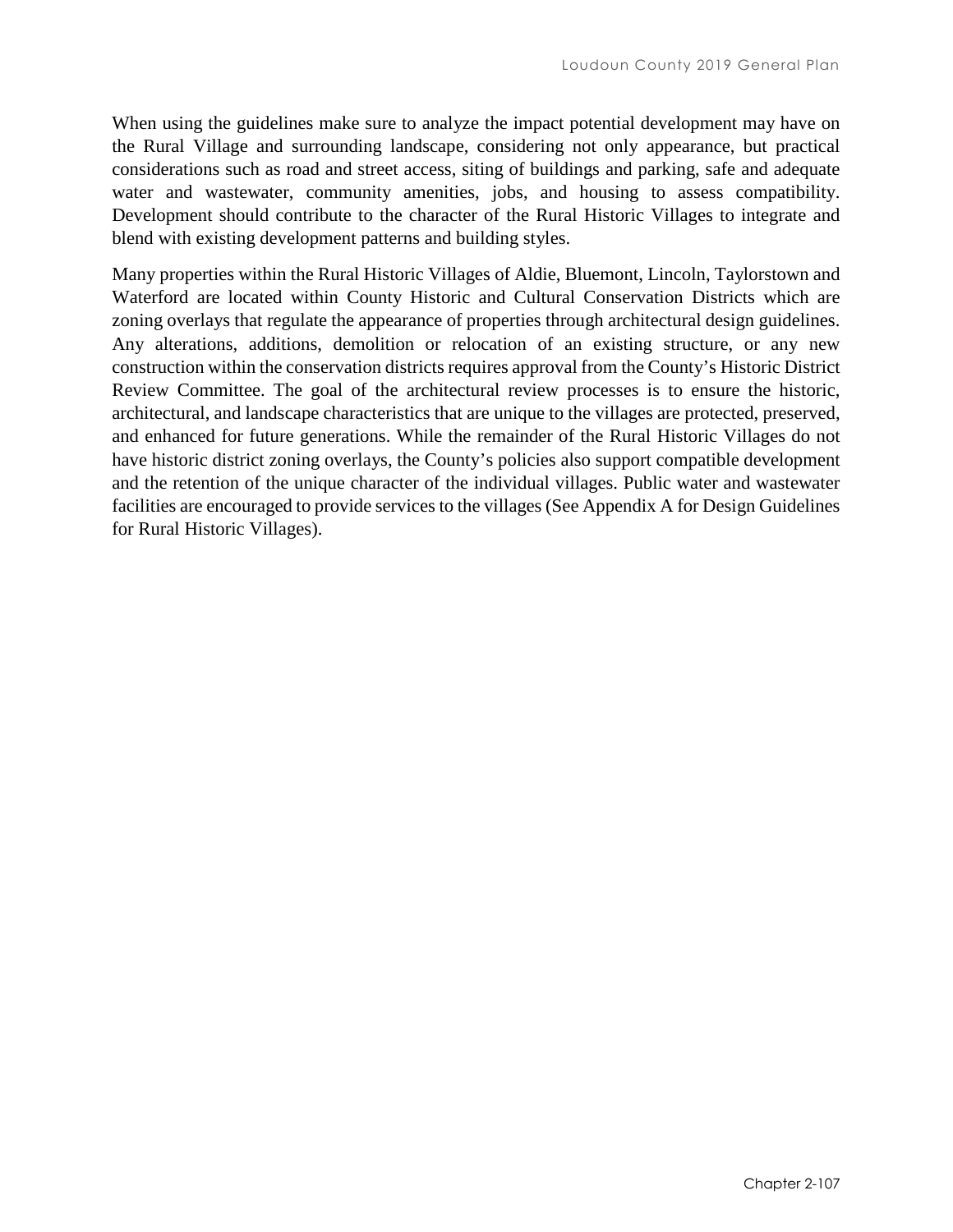## **CHAPTER 3 -- 2019 COMPREHENSIVE PLAN NATURAL, ENVIRONMENTAL AND HERITAGE RESOURCES<sup>1</sup>**

- NEHR<sup>2</sup> Action 1.1.C: "Adopt zoning regulations and development standards that implement a process identifying natural, environmental, and heritage resources worthy of preservation and developing around those resources as part of all land development."
- NEHR Action 1.1.I: "Require development proposals that impact one or more natural, environmental, and heritage resources to offset impacts by enhancing and/or recapturing natural, environmental, and heritage resources elsewhere onsite."
- NEHR Action 1.1.J "Require development proposals to create links to adjacent natural, environmental, and heritage resources to create an integrated network and prevent habitat fragmentation."
- RSCR<sup>3</sup> Action 2.1.A "Amend zoning regulations and development standards, including but not limited to the Floodplain Overlay District (FOD) and Scenic Creek Valley Buffer sections, to address the objectives of the RSCR policies."
- RSCR Action 2.1.B "Develop and implement a watershed management plan for each watershed, establishing development guidelines and performance standards to protect water quality."
- RSCR Action 2.1.C "Establish appropriate regulations for Catoctin Mountain, Short Hill Mountain, and the Blue Ridge Mountains to limit diversions of water from the Catoctin and Goose Creek headwaters and prevent stream pollution."
- RSCR Action 2.1.E "Work with the incorporated towns, Loudoun Water, and other organizations and agencies to establish overall water quality goals and specific standards for individual streams and river and stream corridors, consistent with County RSCR objectives and policies."
- RSCR Action 2.2.A "Amend zoning regulations and development standards to establish a minimum 100-foot stream buffer to protect rivers and streams when floodplains and adjacent steep slopes do not extend beyond either bank by 100 feet."
- RSCR Action 2.2.B "Amend zoning regulations and development standards to establish a 50foot management buffer as part of the RSCR surrounding floodplains and adjacent steep slopes."

<sup>1</sup> Compiled by Save Rural Loudoun

<sup>2</sup> Natural, Environmental and Heritage Resources.

<sup>&</sup>lt;sup>3</sup> River and Stream Corridor Resources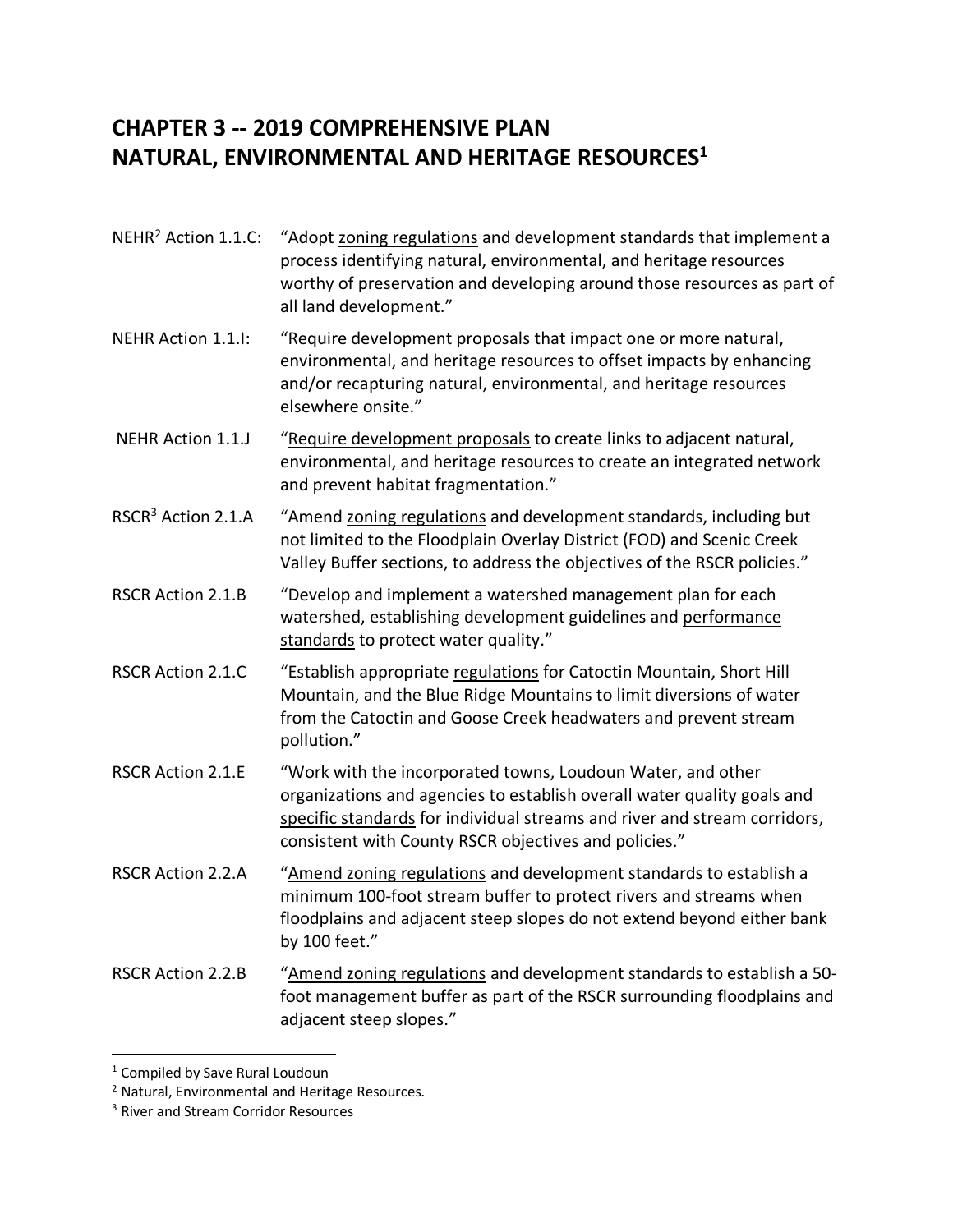| <b>RSCR Action 2.3.A</b> | "Develop appropriate standards and regulations to protect natural |
|--------------------------|-------------------------------------------------------------------|
|                          | streams from the harmful effects of increased stormwater volume,  |
|                          | velocity, and pollutant loads resulting from development."        |

RSCR Action 2.5.A "Protect public water supply reservoirs, Scenic Rivers, the Potomac River, and the Bull Run by establishing a 300-foot no-build buffer or the other elements of the RSCR buffer, whichever is greater."

RSCR Action 2.5.C "Develop and implement a watershed overlay district for all public water supply reservoir watersheds, establishing more stringent development guidelines and performance standards to protect water quality."

- RSCR Action 2.6.D "Limit the installation of additional wells and limit the number of additional households and irrigation systems that are dependent on wells through water conservation efforts and through the use of communal and/or central water systems where feasible and as approved by Loudoun Water."
- RSCR Action 2.6.G "Develop standards for uses that consume and/or require the usage of large quantities of water in those areas that could affect neighboring wells and aquifers."
- SGR<sup>4</sup> 3.1.B "Limit density and intensity of development within areas underlain by limestone, especially on sites proximate to karst features."
- SGR 3.1.C "Require communal water and wastewater systems built to Loudoun Water standards for new development in areas underlain by limestone."
- SGR 3.1.E "Identify pollution sources and establish appropriate standards for reducing pollution in areas underlain by limestone."
- SGR 3.2.B "Encourage the retention and conservation of prime agricultural soils within open space areas."
- SGR 3.3.A "Manage and regulate development in mountainside areas using performance standards and regulations to minimize negative environmental impacts; minimize land disturbance; protect the ridgelines; maintain woodlands, plant, and wildlife habitats; and preserve other natural features."
- SGR 3.3.B "Prohibit land disturbance on naturally occurring very steep slopes (greater than 25 percent grade and/or soil slope class of E), with limited exceptions such as access easements to existing lots where no other access is possible."

<sup>4</sup> Soils and Geologic Resources